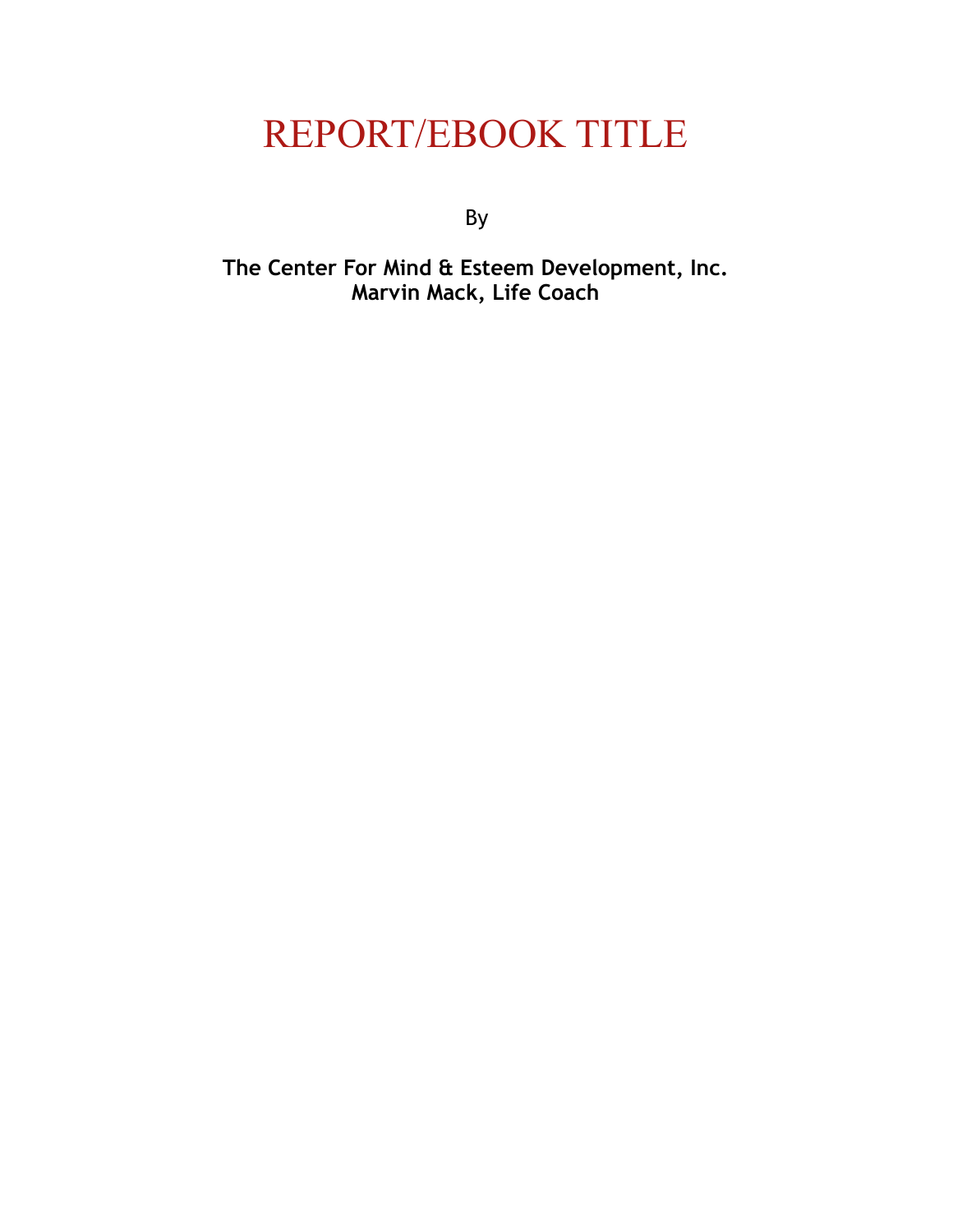#### **- Table of Contents -**

| Make a List of Everything You Are Grateful For           | 3  |
|----------------------------------------------------------|----|
| Complainers Need to Learn to Appreciate the Small Things | 5. |
| Appreciating Small Things and the Law of Attraction      | 7  |
| Appreciate Who You Are                                   | 9  |
| Appreciate the Small Things Is the Key to Contentment    |    |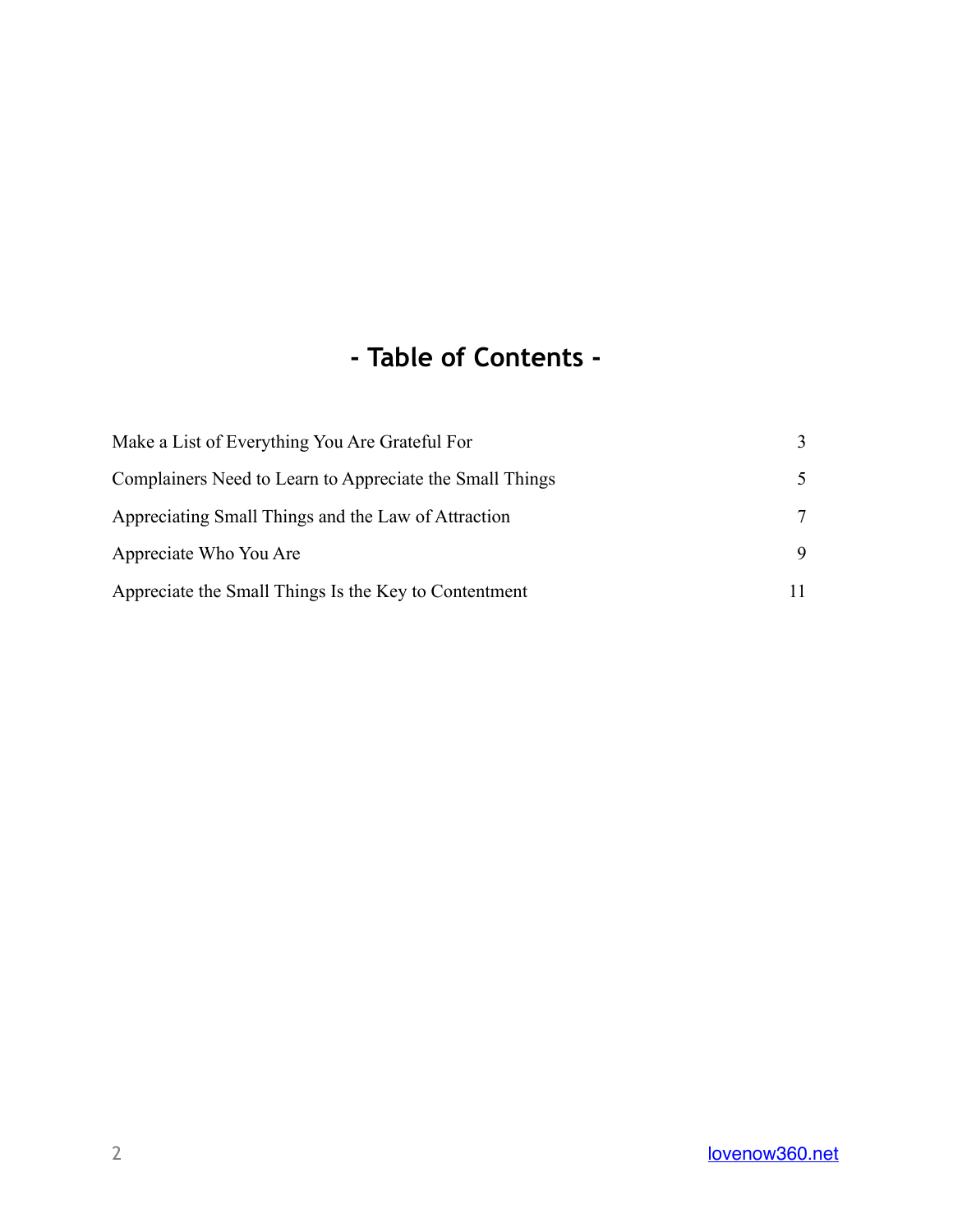## <span id="page-2-0"></span>Make a List of Everything You Are Grateful For

You may forget the little things that you're grateful for in your life. However, if you have them in plain sight, it can help you reinforce your gratefulness. Therefore, why not write them down, and keep them close to you? If you find you are overwhelmed by negative feelings, refer to your list. It can serve as a way to reset your negativity.

Think of all the things you're grateful for and start listing them. If you get stuck, think about the people in your life. Who makes you happy? List out the aspects of what those people do to make you happy. If you love the way your spouse smiles at you, write that down.

It can be something simple, such as reading the newspaper on the train. The point is, no item is too small to add to the list. Perhaps, you love the jokes that the coffee person tells you when you get your cup of coffee and your muffin. That goes on the list, too.

Your list should never be complete as you will find new experiences and people to add to it. Each day, there is potential for people to make a small difference in your life. But, remember that you make differences in other peoples' lives as well. Try to make those experiences more positive than negative. If there are people around you, who bring you down, either avoid them or try to help them to be more positive.

If you are the one bringing people down, you need to try and reverse this. The list will be a big factor in helping you. Negative and bitter feelings stem from not appreciating your life and all the things in it. That's why keeping a list is so important.

You can choose to write this list on a piece of paper, or you can store it electronically. It doesn't matter how you store it, but you want it to be accessible. Commit to reading it and update it regularly. Add to it as you find more things that you are grateful for in your life.

Maintaining this list could be the basis for a book that you write about appreciating your life. By publishing your list, you may help others do the same. When they read your ideas, they may get inspired to be grateful.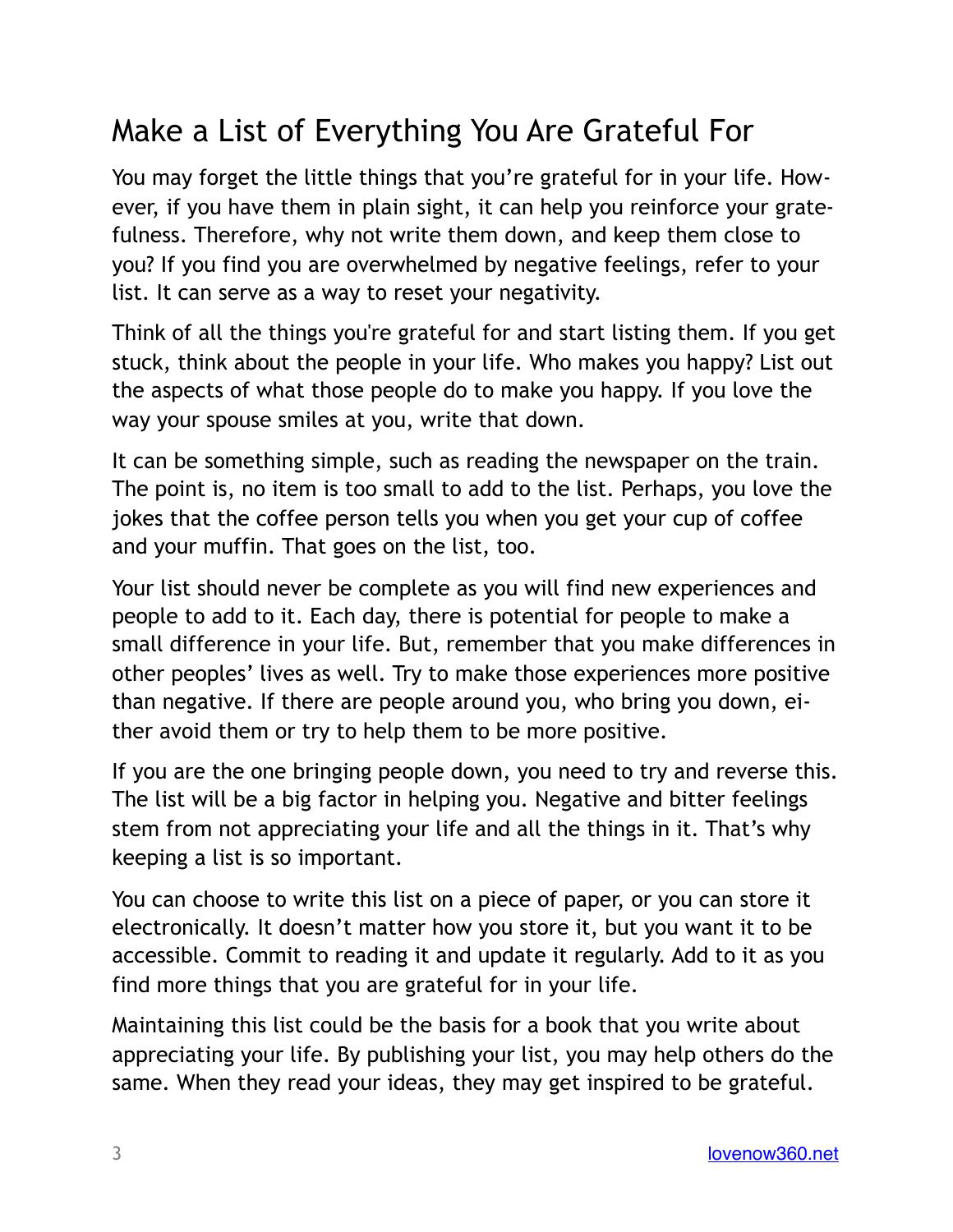Their list will not likely be the same as yours, but people are different so it's only natural their list would be different. There is nothing wrong with this.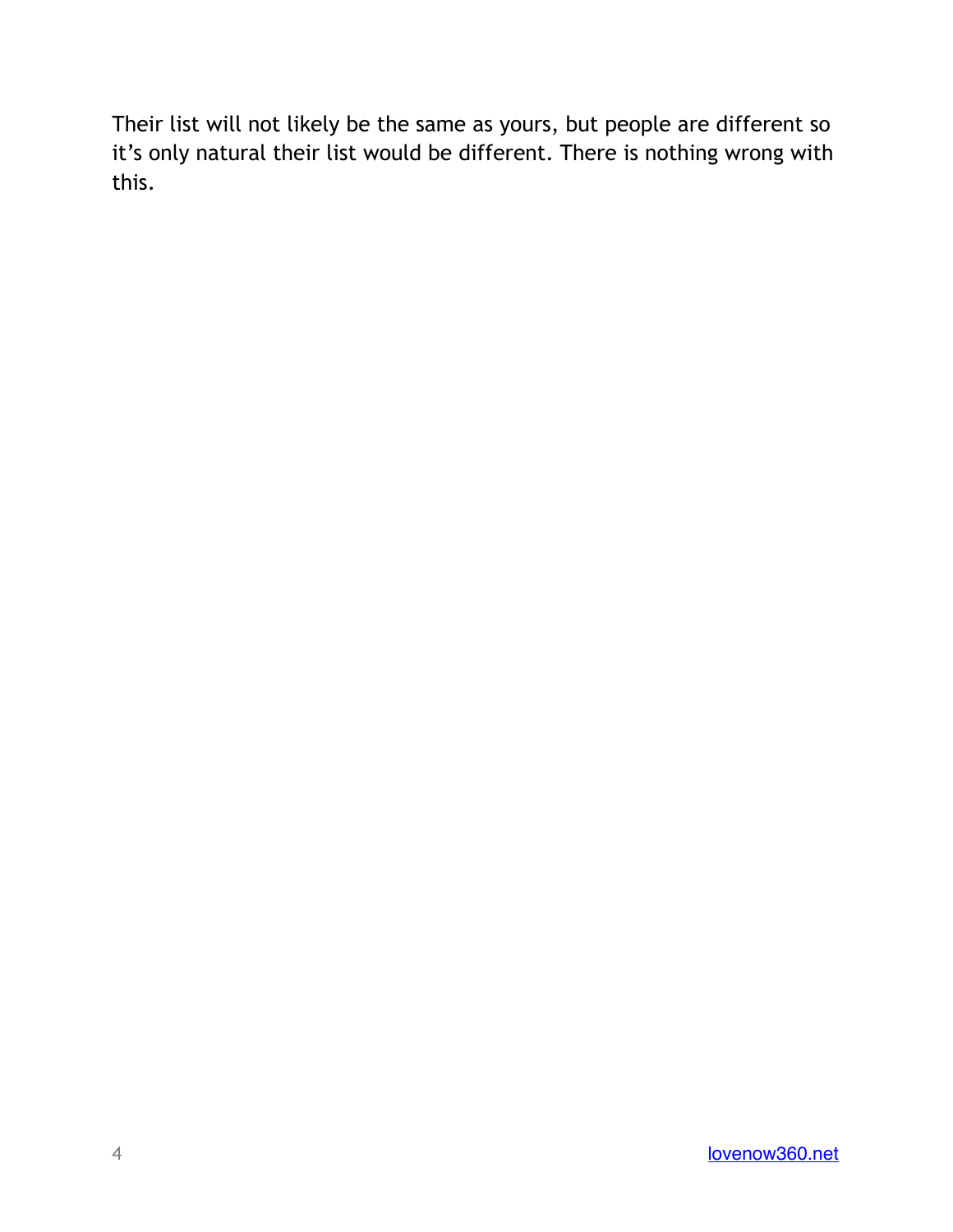## <span id="page-4-0"></span>Complainers Need to Learn to Appreciate the Small Things

Do you know a chronic complainer? It's the person where nothing makes them happy. They find everything wrong with what others do. If there is a new idea, they'll knock it down. They've probably got to the point where they don't even listen to the opinion anymore.

They are also the type of person who will talk over the top of others to make their point. They'll interrupt because they know best. However, what is happening is that others start to ignore them and they're high on the list if cutbacks should ever hit the company.

Complainers have forgotten how to appreciate the small things in life. They don't realize that it's difficult to get a new job and it takes much more time than it used to. They don't appreciate that they have a job. Sometimes, chronic complaining can be a result of complacency. Since no one is listening to what the person says, it's just easier to complain.

No company or situation is perfect, and sometimes problems need to be brought to the surface. But there is a time and place for complaints and a correct way to air them. If you find you need to complain about something, you should try to offer up several solutions to the problem. That is a productive use of complaining energy. That merely is problem recognition with applicable solutions. The critical difference between you and a chronic complainer is that you appreciate your job or your situation.

If you want to help a chronic complainer, point out the problem using a subtle approach. Instead of telling the person he complains too much, try showing him how to be grateful for the little things in life. Remind him that you feel appreciative of the fact you have a job, etc.

Relate a story about how your last job search was difficult. It took you months, and it made you realize that jobs are not easy to find. Also, talk about how you appreciate your home life and your family and what it means to you. That is a subtle approach. But if the person can start to understand there is much to appreciate in his everyday life, he may real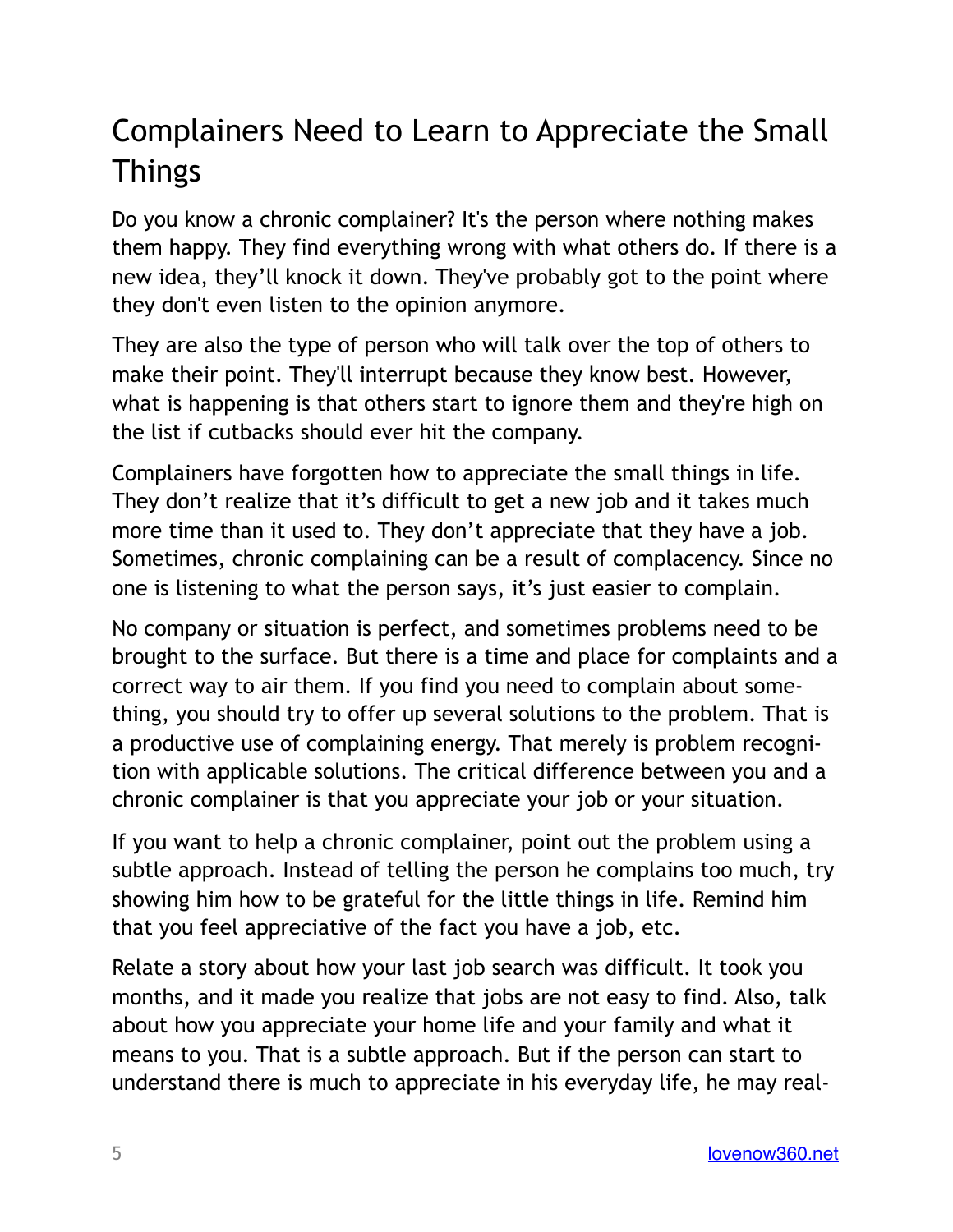ize that complaining is ineffective and may lead to problems for him down the road.

If you can get friends and colleagues to relate to the same gratitude for work and family, the chronic complainer may start to see it pays to be appreciative.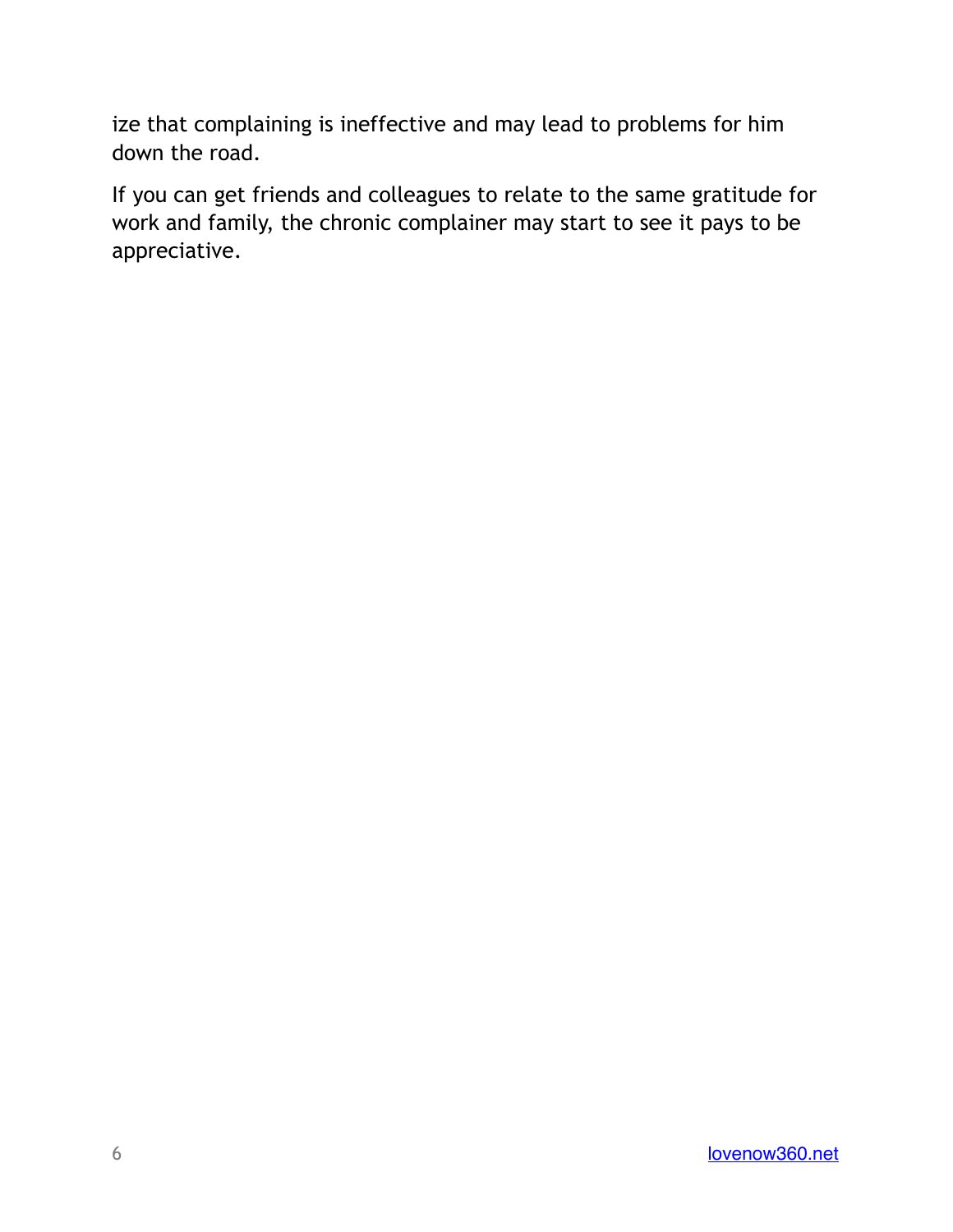## <span id="page-6-0"></span>Appreciating Small Things and the Law of Attraction

Appreciation is clearly a positive action. When you appreciate something or someone, you are sending positive energy into the universe. That can only benefit you with positive energy coming back to you. That is a foundation of the Law of Attraction (LOA).

Perhaps you aren't a believer in such principles as LOA. You think it's hokum, and that the universe doesn't have a points system of sorts. However, it's been shown time and again that when people put out positive energy, they receive that in kind. The same is true for negative energy.

Even if you aren't a believer, what can it hurt to project positivity into the world? Your small circle of friends and your family will notice it. That is enough to justify staying positive and appreciate those smaller things in your life.

Negativity surrounds you, and this makes it easy to get swallowed up in it. The news reports seem to show nothing but bad news on every channel. It's gotten worse with the proliferation of the internet. Someone can post a negative tweet, for instance, and hundreds of people see it. People then share the tweet and so the list of people seeing it grows into thousands.

Because the internet allows people to post comments anonymously, that makes matters worse. They would never say to someone's face the negative stuff they write. But, have no trouble spewing garbage on the internet. LOA works on the internet as well. People who post negative messages will find them returned. They cannot hide in their anonymity either. The universe has a way of bringing it back to them.

If you are one to say or post negative messages, think about the impact that has on others. It's hurtful, and it will affect them. Also, think about how wonderful those people would feel if you posted something nice about them. You shouldn't make up these attributes. They should be true. But, you should be able to find something nice to say about others. There is an old saying that if you can't find something nice to say about some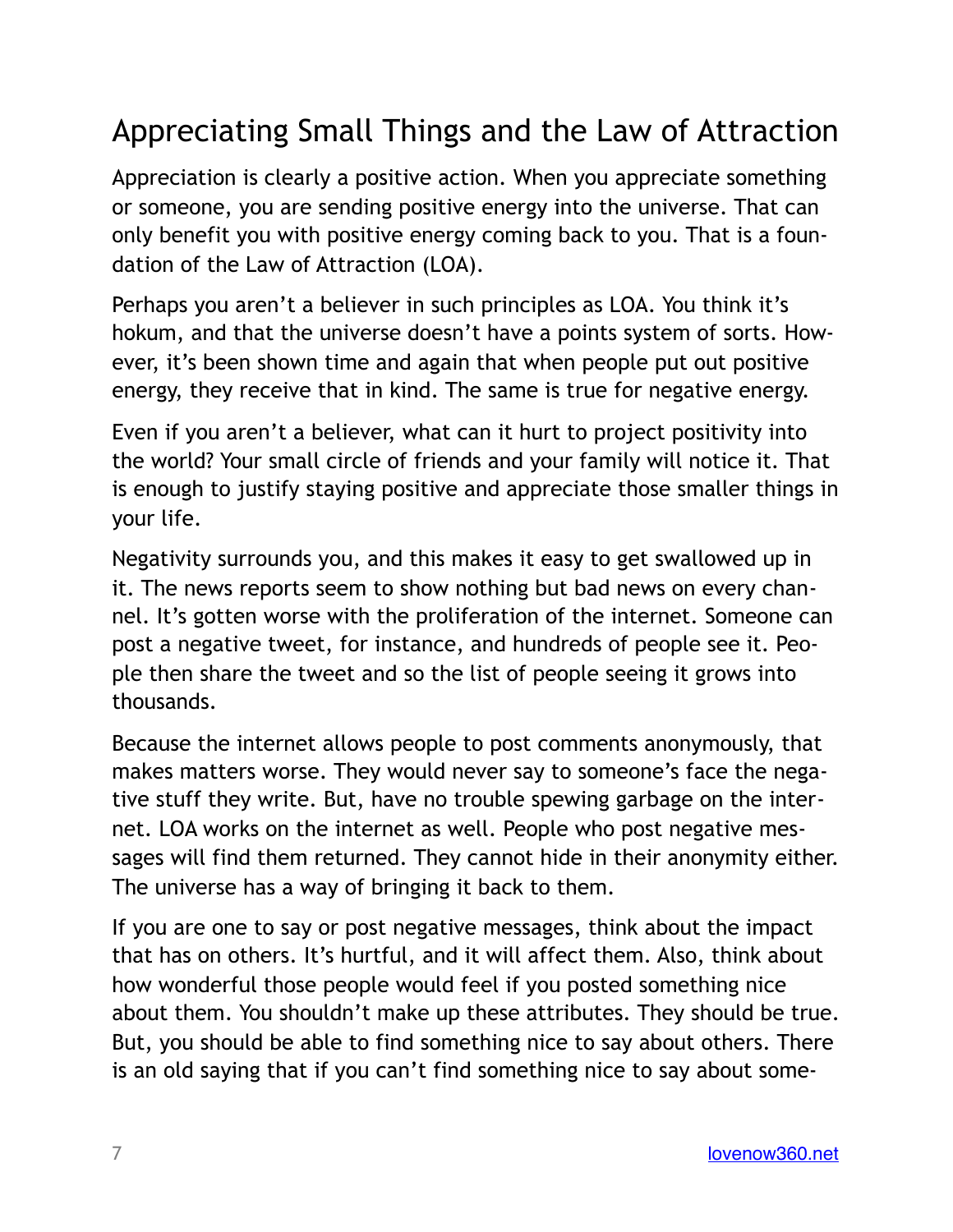one, don't say anything. People should incorporate this saying and live by it, especially on the internet.

If you believe that the small items don't make a difference concerning LOA, think about the number of people that are alive on the planet. There are over six billion people. If everyone projected his or her appreciation for one small item, that would be a massive surge of positive energy.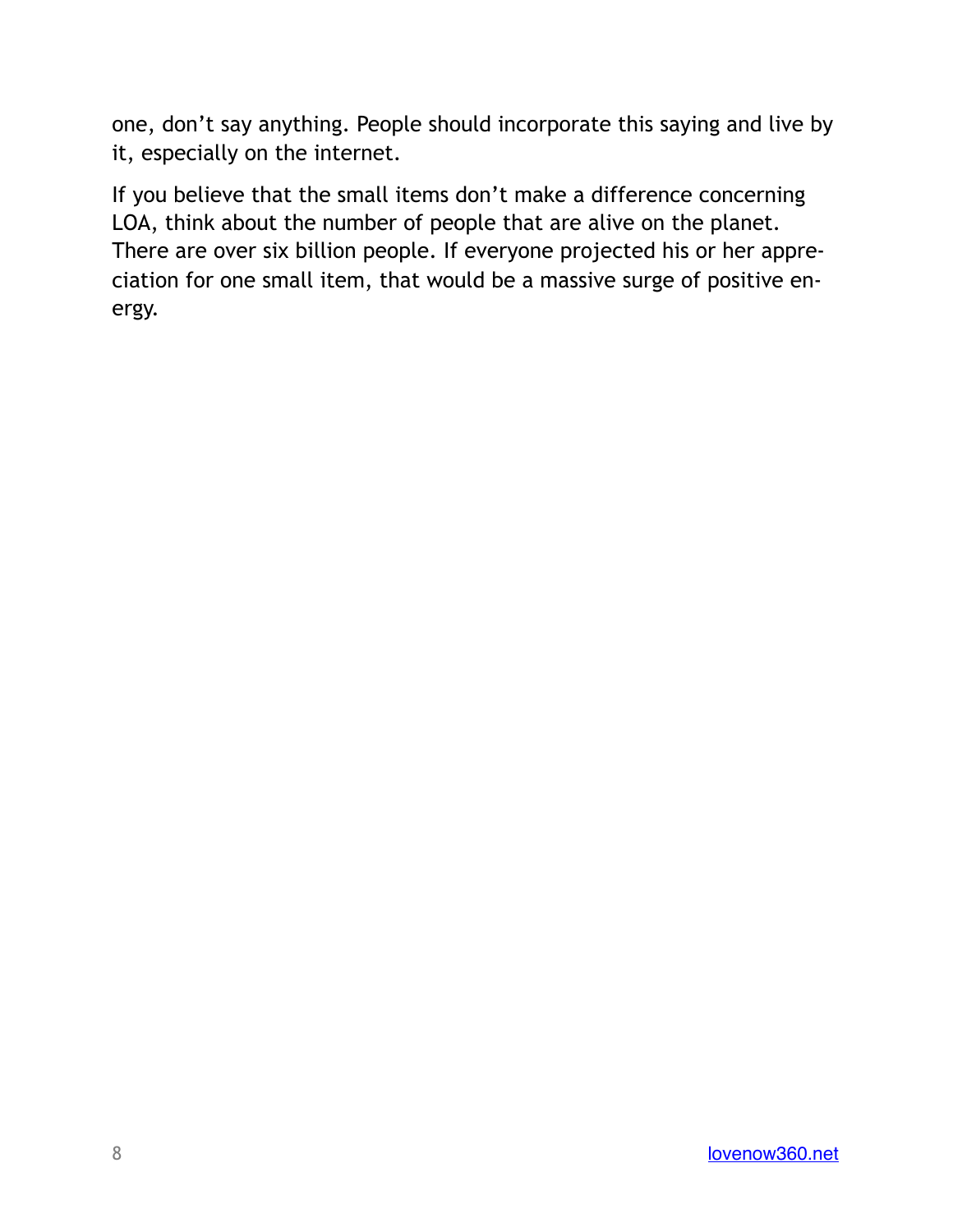#### <span id="page-8-0"></span>Appreciate Who You Are

It's such a simple concept to accept who you are and appreciate it. When you do that, you will find others will appreciate you as well. It doesn't cost anything, and it is the right thing to do. You are unique, and everyone should celebrate that.

When you are grateful for who you are, you can be grateful for other aspects of your life. These are the aspects that others take for granted, i.e., their health, their family, and their friends. When you are grateful, you will attract others. By contrast, people who are not grateful often repel others away, except for the few who choose to be negative as well.

You know life is short. During the little time you have, why not appreciate what you have? Your family loves you, and you have great friends. Your job is going well. You may wish you were making more money. But, that is something you can make happen if you want to or need it. Don't get too fanatical about money. You'll lose sight of what is important if you do.

You should accept that you aren't perfect. In fact, it's the flaws in life that help you learn and define who you are. You should try to correct the ones that hurt yourself or others. But, you don't have to change everything and neither should you want to. You don't want to pretend to be someone you are not. You can't maintain that pretense for long.

The world is constantly giving off negative energy which can make it difficult to accept yourself. People will put you down or not support you. They are the ones with the problem, but the negativity still has an impact on your emotional well-being. You can counter this by creating affirmations about who you are and why you should appreciate yourself. Anytime you have a negative person trying to beat you down, simply use your affirmations to cancel their negativity.

If you revert to negative thinking, it's never too late to break those thoughts. Continue to consider what you are grateful for, especially all the little aspects of your life. It is a struggle, but you can win out by using your gratefulness as a tool. It also helps to align yourself with people who are grateful for what they have. That will help you see that it is the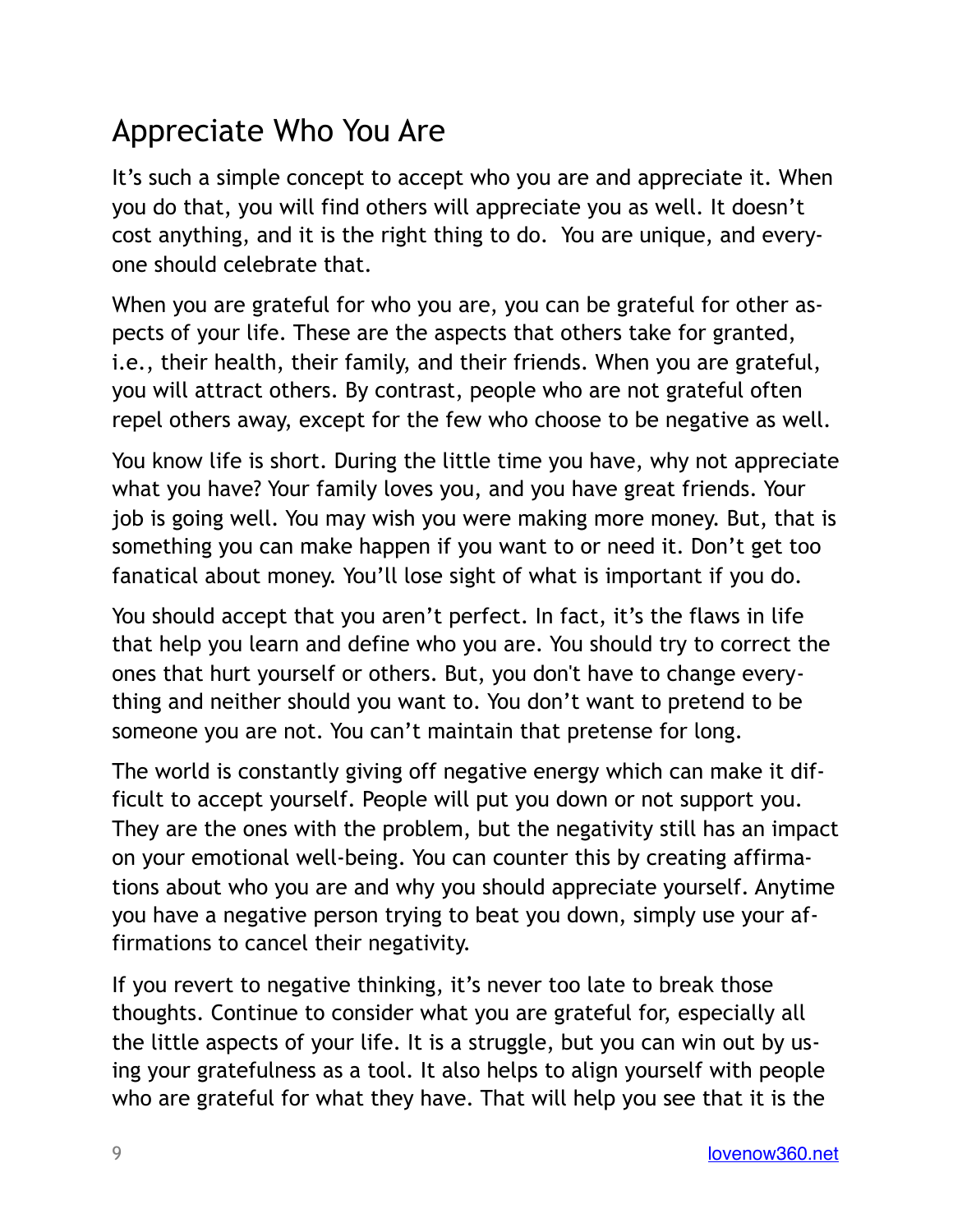right path to follow. These people are upbeat, and this makes them more fun to be around.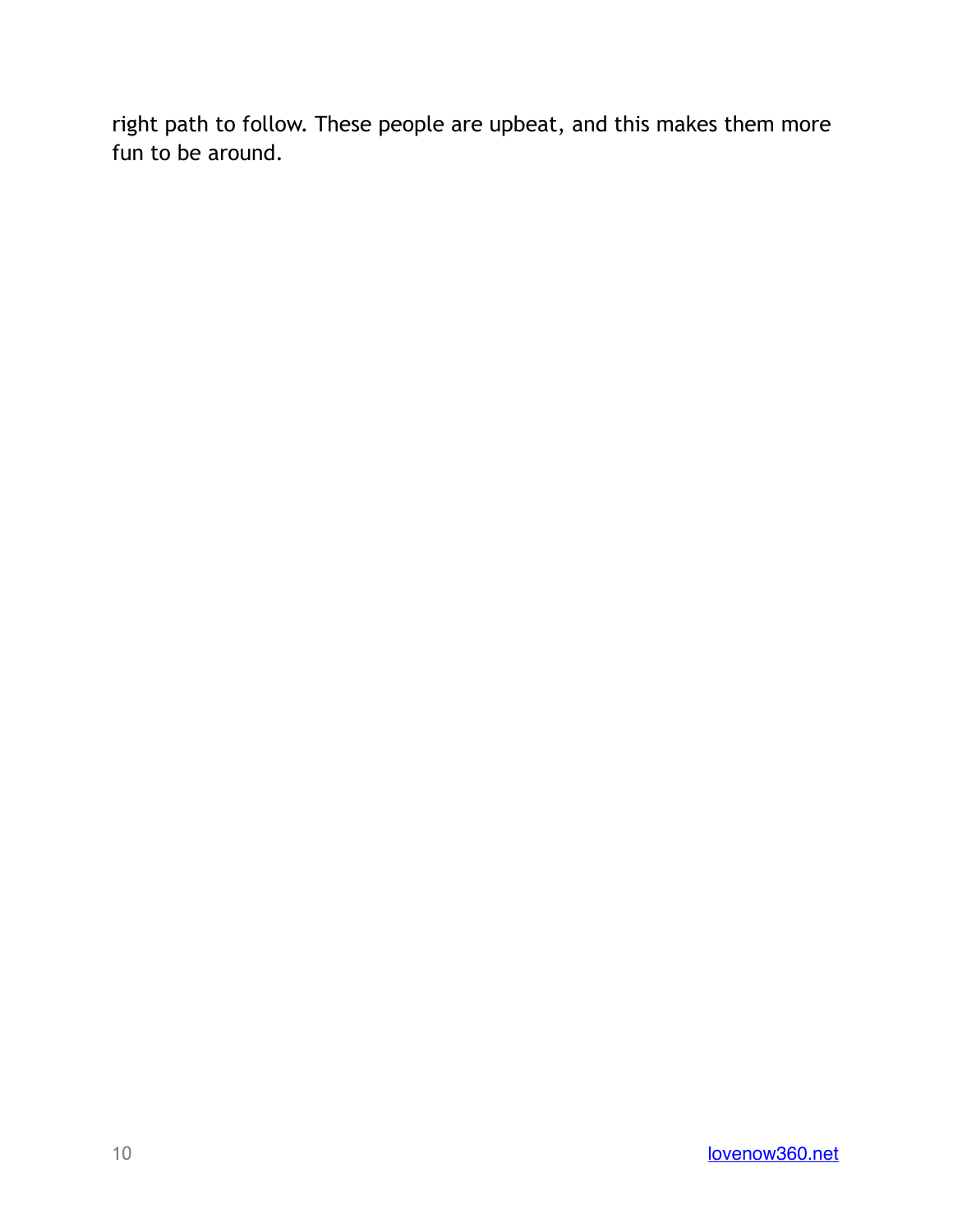## <span id="page-10-0"></span>Appreciate the Small Things Is the Key to Contentment

Many people believe that when you appreciate the small items in life, you are well on your way to being happy. But, what is happiness? Most emotions are transitional meaning you are never in one state for long periods. People who are considered upbeat will have moments of sadness or depression. Even depressed people are not depressed all the time. They have moments of happiness, too.

Think about a major event such as a war. When two countries are fighting, both sides lose lives. It is bloody, and it can last for several years. But, when the war is over, the countries are euphoric. There will be no more bloodshed because of the war, and people can return to their homes.

However, there is nothing that has changed in the world except that the war has ended. In other words, the sun still sets each day. People still have to manage their lives. The euphoria from the war ending doesn't last long. Months later, the war is still over, but the euphoria has died down.

The same is true in a smaller way when you have a bad sickness. For instance, suppose you have a stomach bug that leaves you uncomfortable and in pain. When the bug passes, and you are better, you feel wonderful. However, you don't feel any better than you did when you weren't experiencing the bug. It's relative to the bad feelings. That's how emotional states work. They go from one to the other on a constant basis.

Appreciating the small things in life may lead to happiness. But, it's likely you are content more than you are happy. Contentment can almost be thought of as a neutral state, leaning on the side of happy. There isn't anything wrong when you are content. But, there also isn't anything that is making you overly happy.

There may be too much pressure striving for happiness when you should be striving for contentment. The good news is your appreciation for small